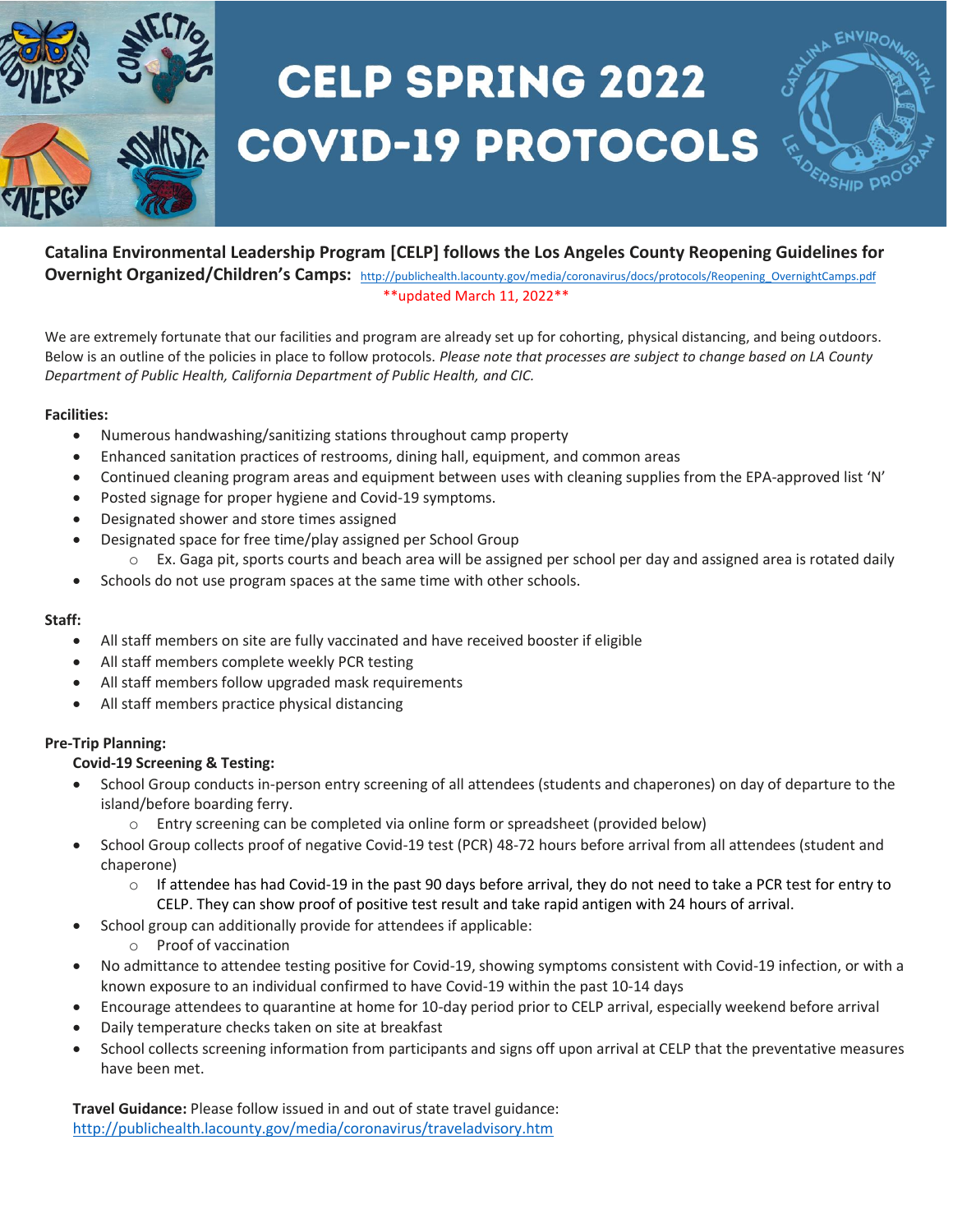### **Stable Groups:**

- The CELP Activity Group will be considered a "Stable Group"
	- max 15 students + 1 chaperone + 1 CELP Instructor
	- o Stable Group is assigned 1 Chaperone and 1 CELP Instructor for the duration of program
	- o Students from 2 cabins will make up the CELP Activity Group (also considered "Household Cohort")
		- **Ex.** 8 female students from Cabin A + 7 male students from Cabin B = CELP Group 1
		- Ex. 7 female students from Cabin C + 8 male students from Cabin D = CELP Group 2
	- o Stable group will sleep, eat, and participate in program together
	- All chaperones and attending adults must be fully vaccinated and received their booster if eligible o We highly encourage students to be fully vaccinated as well
- CELP Groups participate in program outdoors, using space of cove, and spread out from other groups

# **Masks:**

- Masks required indoors (Dining Lodge, Microscope Lab), in Dining Hall when not at your seat, in communal bathrooms, and when embarking/disembarking from ferry or Shoreboat taxi transportation.
- Surgical, KN-95, N-95 masks only
- All attendees must bring enough masks for the duration of their program plus extras (one new mask per day) School is required to bring their own supply of masks to replace lost or misplaced ones

### **Physical Distancing:**

- 3 feet between all attendees within a stable group
- 6 feet between all attendees outside of stable group

# **Dining:**

- All food served to attendees by staff members wearing PPE
- Reduced capacity in Dining Lodge to collect food
- Staggered entry to Dining Lodge: dismissed at bricks by chaperones
- Markers of where to stand located on floor
- All meals eaten in spacious, open-air dining hall
- Tables spaced 6 feet apart
- Attendees eat with CELP group (stable group)

### **Sleeping:**

- Cabins are open air structures with ample ventilation. Canvas flaps can be rolled up at any time.
- Maximum of 12 attendees in each cabin; more cabins assigned to school group to spread out when possible
- All attendees sleep head to toe
- Bunks are spaced so there is at least 6 feet between head of each sleeping attendee

# **Illness & Exposure Management:**

- Isolation and quarantine location and policy in place on site and following [LADPH Covid-19 Exposure Management Plan](http://publichealth.lacounty.gov/media/Coronavirus/docs/protocols/ExposureManagementPlan_K12Schools.pdf)  [Guidance for TK-12 Schools](http://publichealth.lacounty.gov/media/Coronavirus/docs/protocols/ExposureManagementPlan_K12Schools.pdf)
- Rapid testing available on site for individuals who develop symptoms while on site at CELP
	- Should attendee test positive for Covid-19, they will need to depart on next ferry to isolate and quarantine at home. o Attendees within same stable group that are vaccinated will be monitored for symptoms
		- o Attendees within same stable group that are NOT vaccinated will need to leave the island on next ferry to quarantine at home

HTTP://PUBLICHEALTH.LACOUNTY.GOV/MEDIA/CORONAVIRUS/ **/ISIT:** DOCS/PROTOCOLS/REOPENING\_OVERNIGHTCAMPS.PDF

**CONTACT: AMELIA@CIC.CAMP**